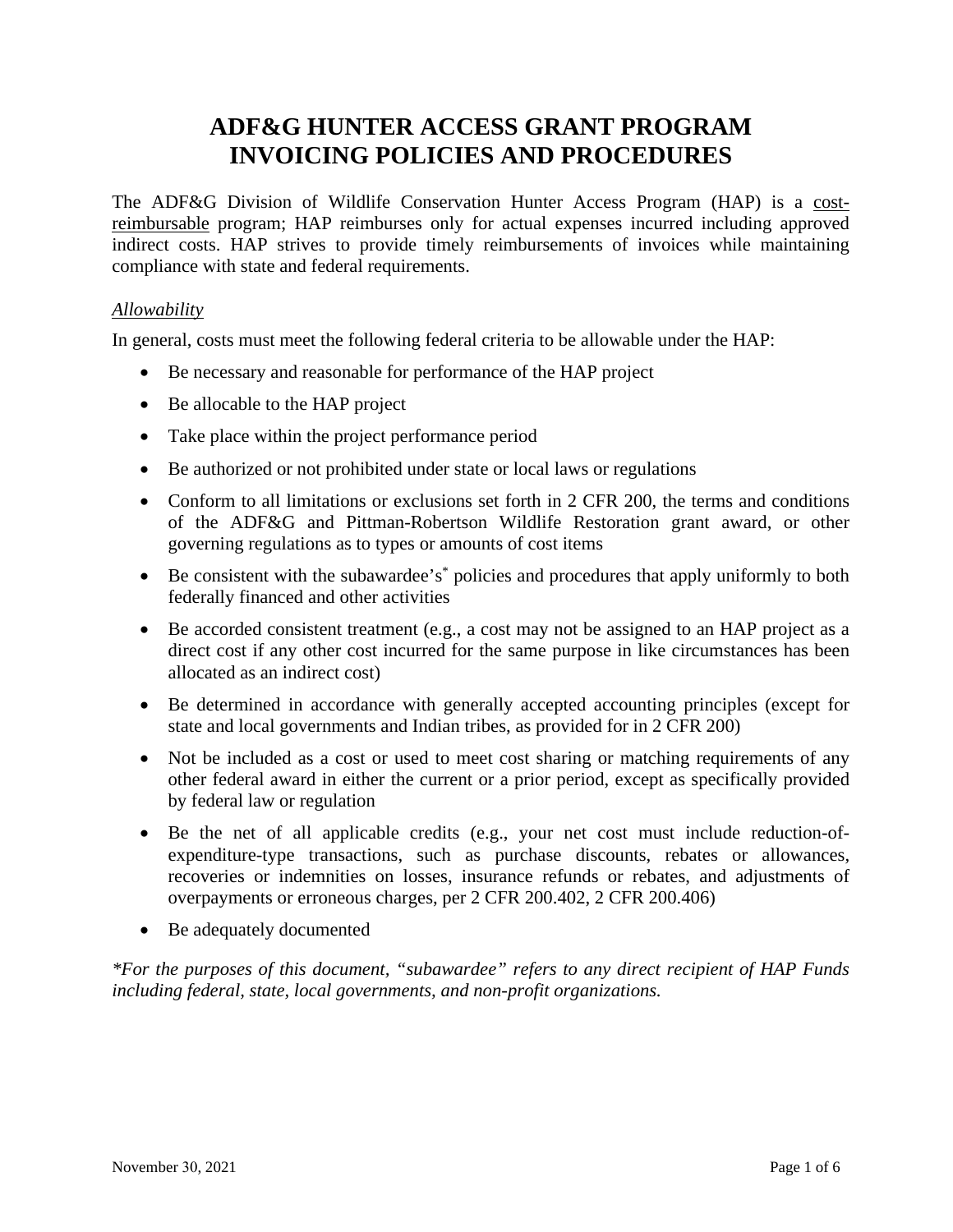## *Nonfederal invoice requirements*

Subawardees need to be set up as a vendor with the State of Alaska before spending HAP grant funds. The link to the Vendor Self Service website can be found through this link [http://doa.alaska.gov/dof/iris/.](http://doa.alaska.gov/dof/iris/)

Every nonfederal invoice must contain the following information:

- Name, address, and phone number of the billing organization
- HAP Grant number (e.g., AKW-D-2-2015)
- Unique invoice number (assigned by the billing organization)
- Date the invoice was issued
- Period of expenditures (e.g., July 1, 2023 September 30, 2023)
- Total expenses billed by line item (expenses must be listed by lines 1000–6000 as shown in the statement of work budget table)
- The following certification signed by an authorized representative of the billing organization (electronic signatures are acceptable): *I certify that I am authorized to sign this report on behalf of my organization. To the best of my knowledge and belief, this report is true, complete, and accurate, and the expenditures, disbursements and cash receipts are for the purposes and objectives set forth in the terms and conditions of the award. I am aware that any false, fictitious, or fraudulent information, or the omission of any material fact, may subject me to criminal, civil or administrative penalties for fraud, false statements, false claims or otherwise (31 CFR 3729-3730 and 3801-3812).*
- Itemized list of expenses claimed (attached to the invoice)
- Documentation of each expense (e.g., invoice, receipt, timesheet/activity report--see below for details)
- Proof of payment of each expense (e.g., cancelled check, receipt, zero balance invoice--see below for details)
- Documentation and proof of payment of match expenses
- Any other documentation required by the subaward agreement/project terms and conditions

#### *Federal invoice requirements*

Federal investigators are required to fill out, sign, and return an HAP federal invoice confirmation memo for every invoice. When HAP receives a federal invoice, staff will email the invoice confirmation memo for completion to the federal investigator for the project if a memo was not included with the invoice. Federal invoices will not be processed without a completed memo.

#### *Invoice routing*

All invoices should be emailed to [DFG.DWC.HunterAccess@alaska.gov.](mailto:DFG.DWC.HunterAccess@alaska.gov) Please clearly state in the subject line that the email contains invoices for reimbursement. Emailed invoices do not need to be mailed in hard copy.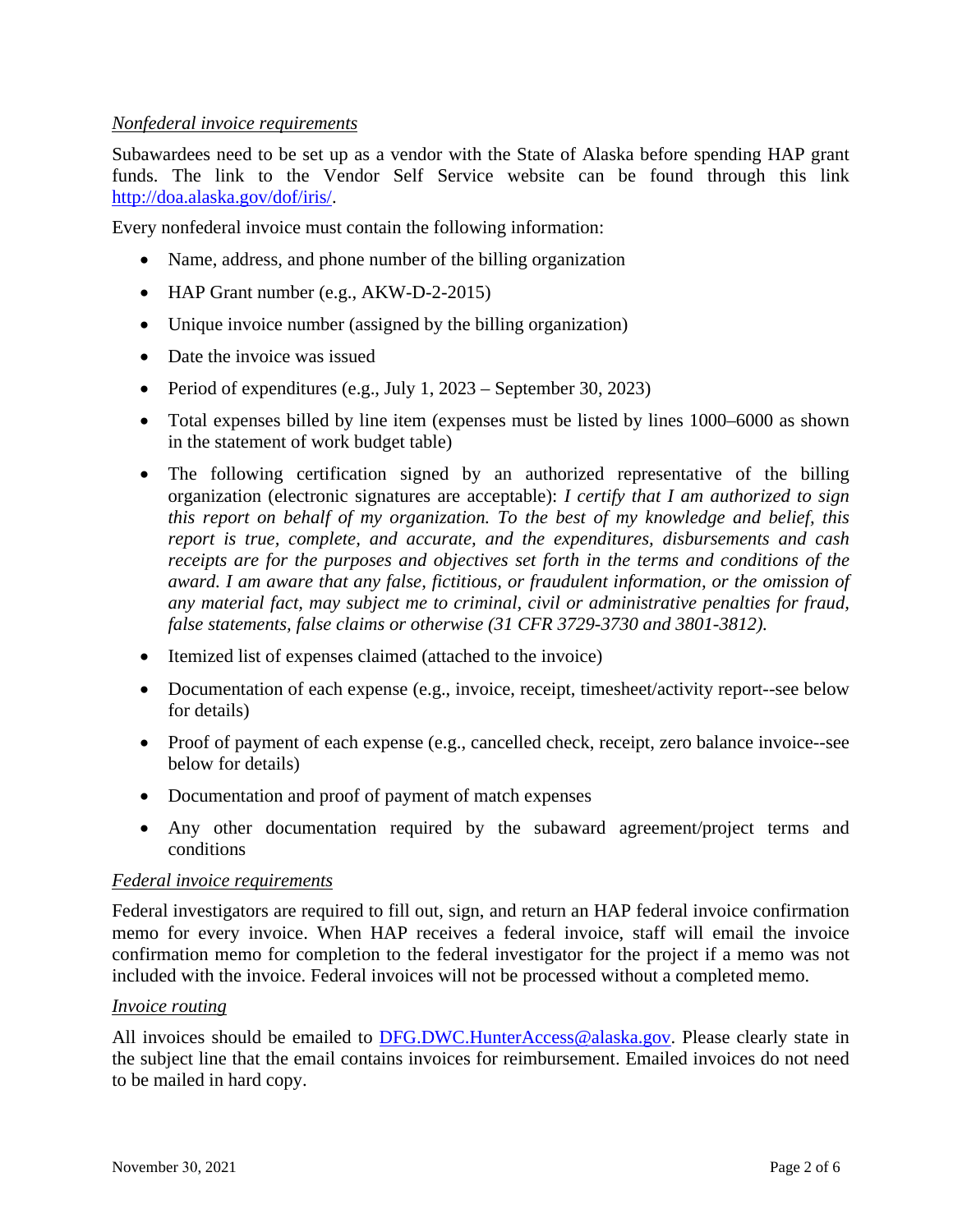# *Documentation of expense and proof of payment*

Documentation of expenses must be sufficient such that HAP staff can easily identify each item. Common problems with documentation include credit card receipts that are copied on top of invoice expense descriptions, copies of backup documentation that are too faint to read, and cryptic product descriptions on invoices and receipts. These and other issues can cause delays in invoice processing. The subawardee should provide an explanation for any expense that is not clear and understandable by a layman; all expenses should be easily identified in the budget narrative in the proposal form scope of work. HAP also requires proof of payment of all expenses to document that the organization has incurred the cost. Proof of payment can take the form of canceled checks, receipts, zero balance invoices, pay stubs, etc. Please see the "Line item details" section below for more information on documentation by line item.

#### *Unallowable costs*

HAP staff will review invoices for allowability of costs. Any costs that are not reasonable, not identified in the proposal form budget narrative (see below) or otherwise not allocable to the project, or are unallowable per federal regulations or HAP policies, may be questioned and unallowed. If HAP staff learns that reimbursed or match costs previously accepted are unallowable per federal requirements, theses costs may be retroactively disallowed, as follows:

Active projects: Retroactively disallowed costs that have been reimbursed must be credited on the subawardee's next invoice. Disallowed match costs must be replaced with the next invoice if needed to meet match requirements; further reimbursements will be withheld until/unless match requirements are met. If necessary, the subawardee may be required to reimburse the HAP if sufficient allowable match is not accrued for reimbursed expenses. The subawardee may provide additional match documentation or accrue additional match expenditures during the project period to meet match requirements.

Closed projects: Retroactively disallowed costs from closed projects must be reimbursed to the HAP. Retroactively disallowed match may result in the disallowance of reimbursed costs; subject to approval by the HAP and/or auditors, the subawardee may provide documentation of additional allowable match incurred during the project period or reimburse the HAP for the portion of reimbursed costs originally met with the disallowed match. Match expenses may not occur outside the original project performance period.

#### *Expenses not described in the budget narrative*

Within reason, investigators should include all anticipated expenses in the budget narrative when submitting their proposal form and finalizing their project statement with HAP staff. Any expense that is not described in the budget narrative either directly or as part of a described category (e.g., field supplies) may be questioned by HAP staff. Investigators should contact HAP staff before making expenses not included in the proposal budget narrative.

#### *Late project costs*

All expenditures must be necessary to accomplish project objectives during the project performance period. Therefore, supplies and equipment must be purchased early enough in the project to allow significant use during the life of the project. Supplies and equipment purchased late in the project period (e.g., within six months of the end date for supplies and within one year of the end date for equipment) will receive additional scrutiny and may be unallowed by HAP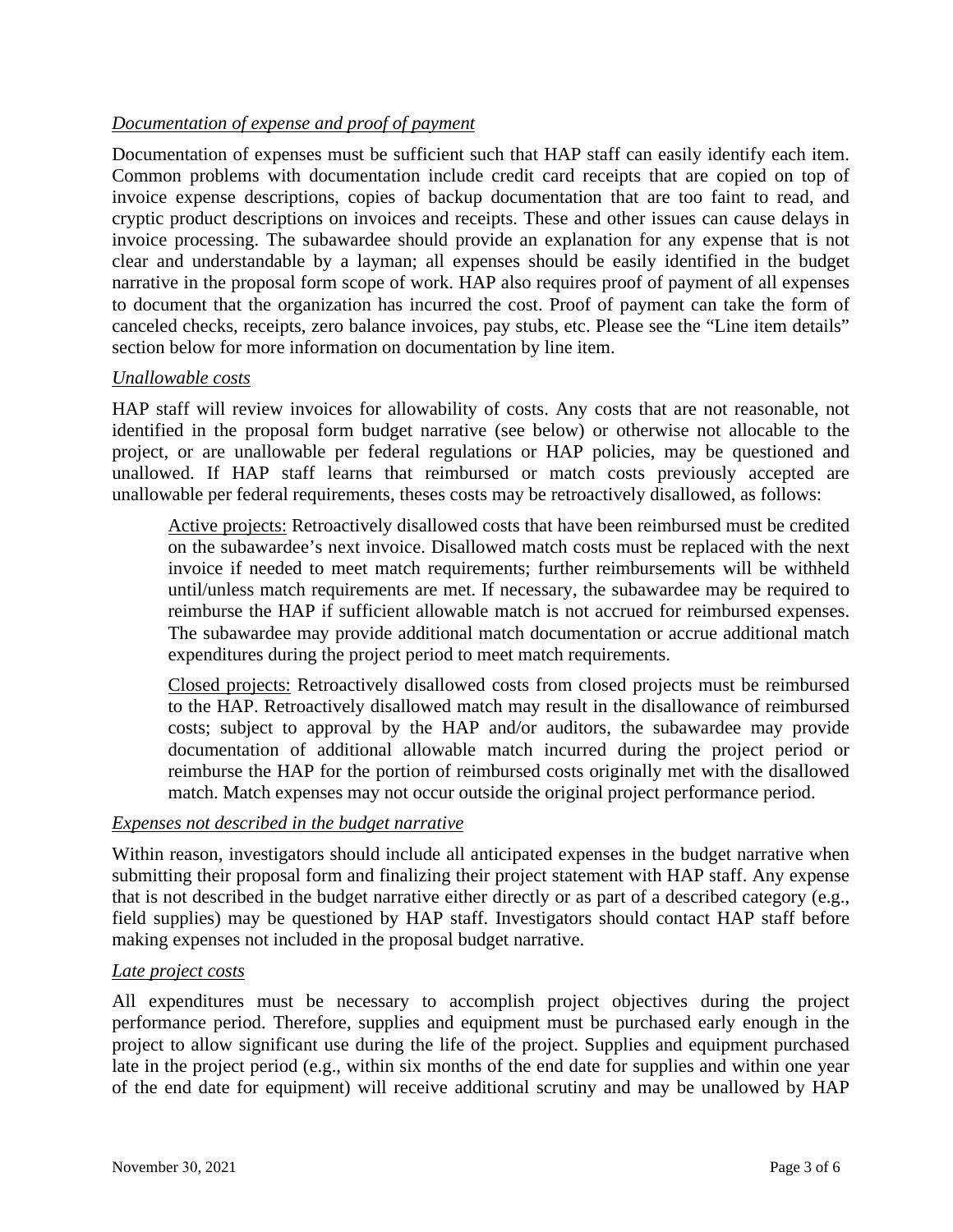staff even if they are in the project budget. Questions about acceptable timing of supplies and equipment purchases should be directed to HAP staff.

## *Program Income*

Program income is defined as gross income earned by the subawardee that is directly generated by a supported activity or earned as a result of the federal grant during the project performance period (2 CFR 200.307(a)). HAP does not allow program income during the project performance period (e.g., collecting fees at a trailhead that was improved with HAP grant funds while the grant is open). After the period of performance has ended (the grant has been closed) fees may be collected but may be subject to HAP terms and conditions. Questions about program income should be directed to HAP staff.

# *Credits*

Invoices should include a brief explanation of any credits issued on them.

# *Reimbursement timing and review*

ADF&G HAP will issue a reimbursement within approximately 30 days of receipt of an invoice if the invoice is complete and acceptable; incomplete invoices (i.e., invoices that lack the required information listed above) will be held pending submission of missing information. Invoices may also be held until any questions arising during review of the invoice are resolved. The subawardee's invoice contact identified in the subaward agreement will be contacted by HAP staff with any questions or concerns and, if appropriate, guidance on how to resolve the issue(s). The subawardee may choose to remove questioned costs from the invoice to expedite payment. Funds withheld due to unsatisfactory compliance with any of the HAP policies and/or federal requirements may be paid at a later date at HAP's discretion upon satisfactory correction or completion of the condition that caused the withholding.

#### *Invoice submission deadline*

All invoices must be complete and received by HAP no later than 30 days following the project period of performance end date in order to qualify for reimbursement. The HAP requires recipients to bill at least quarterly for efficient processing of invoices.

#### *Confidentiality and privacy*

All invoices submitted become the property of the State of Alaska. Alaska Statute 40.25.110 requires public records to be open to reasonable inspection. The subawardee is responsible for ensuring that invoices and supporting documentation do not contain private or sensitive information such as social security numbers, home addresses, or telephone numbers of employees.

#### *Line item details*

#### *Personnel (line 1000)*

Compensation for personal services described in the finalized project statement shall be reimbursed for reasonable, allowable, and allocable services rendered during the project period, including but not necessarily limited to, wages, salaries, and fringe benefits, as described in 2 CFR 200.430. Compensation for employees engaged in work on HAP projects will be considered reasonable to the extent that it is consistent with that paid for similar work in other activities of the subawardee.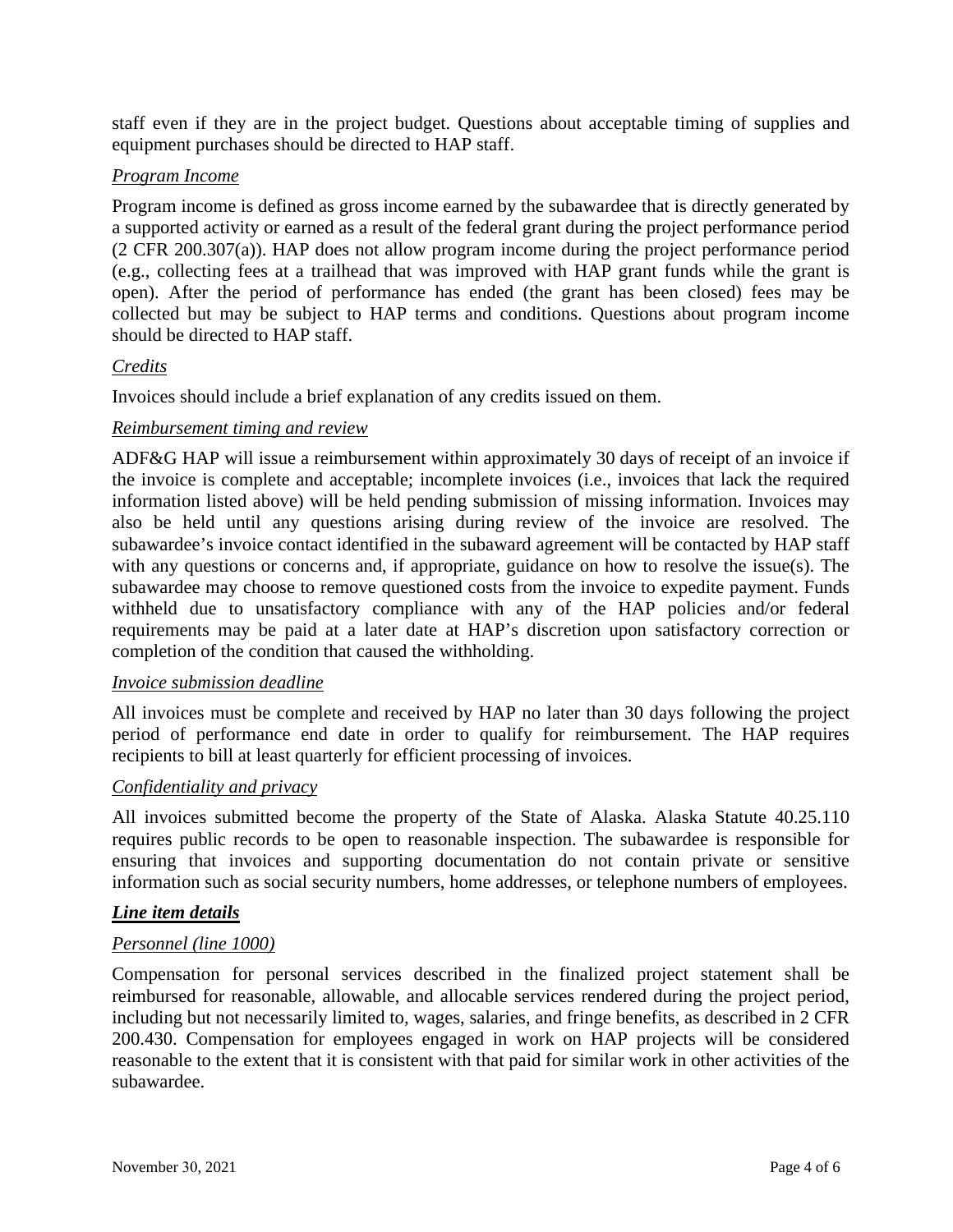#### Salaries and wages

2 CFR 200.430 describes federal requirements for the internal documentation of the subawardee's personnel costs. With its invoices, the subawardee must provide documentation supporting those personnel costs requested for reimbursement compliant with 2 CFR 200.430. Documentation must include the employee's activity allocable to the project as part of the employee's total activity. In addition, pay stubs, accounting sheets showing direct deposit transactions, or other documentation that the employee was paid are required.

#### Fringe benefits

Fringe benefits are allowances and services provided by employers to their employees as compensation in addition to regular salaries and wages. Fringe benefits include, but are not limited to, the costs of leave, employee insurance, pensions, and unemployment benefit plans. The costs of fringe benefits are allowable to the extent that the benefits are reasonable and are required by law, the subawardee's entity-employee agreement, or the subawardee's established policy. Fringe benefits should be distributed to particular projects and other activities in a manner consistent with the pattern of benefits accruing to employees whose salaries and wages are chargeable to such projects and other activities.

Only actual fringe benefits provided to employees are allowable. Documentation of all fringe benefits is not required; however, the subawardee must be able to satisfy to HAP staff that claimed costs are based on actual expenditures. If a percentage rate is used to calculate the fringe benefits charged to HAP projects, the subawardee must provide HAP staff with calculations justifying the rate used by employee or provide the federally negotiated indirect cost rate agreement (NICRA) if the fringe benefits rate is federally negotiated.

#### *Travel (line 2000)*

Meals, incidentals, and lodging costs will be reimbursed according to the subawardee's travel policies and procedures and must be documented. If a per diem rate is used, a calculation including the per diem rate and the number of days claimed must be provided. HAP staff may require a copy of the subawardee's travel policies and procedures prior to reimbursing travel costs.

#### *Contractual, supply, and equipment expenses (lines 3000, 4000, and 5000)*

Contractual, supply, and equipment expenses must be documented with an invoice, receipt, or other documentation describing the expense as well as a canceled check, receipt, zero balance invoice, or other documentation indicating the expense was paid.

#### *Indirect (line 6000)*

The HAP allows for the recovery of indirect costs for nonfederal entities with a federally negotiated indirect cost rate agreement (NICRA) or eligible entities claiming the 10% de minimis indirect rate described in 2 CFR 200 if the rate is included in the finalized project statement budget. The federally approved rate letter must be provided for all approved provisional and final HAP grant awards and are applicable to the project period throughout the life of the project. Federal entities must provide a memo on agency letterhead (or comparable documentation) that provides their indirect rates throughout the life of the project.